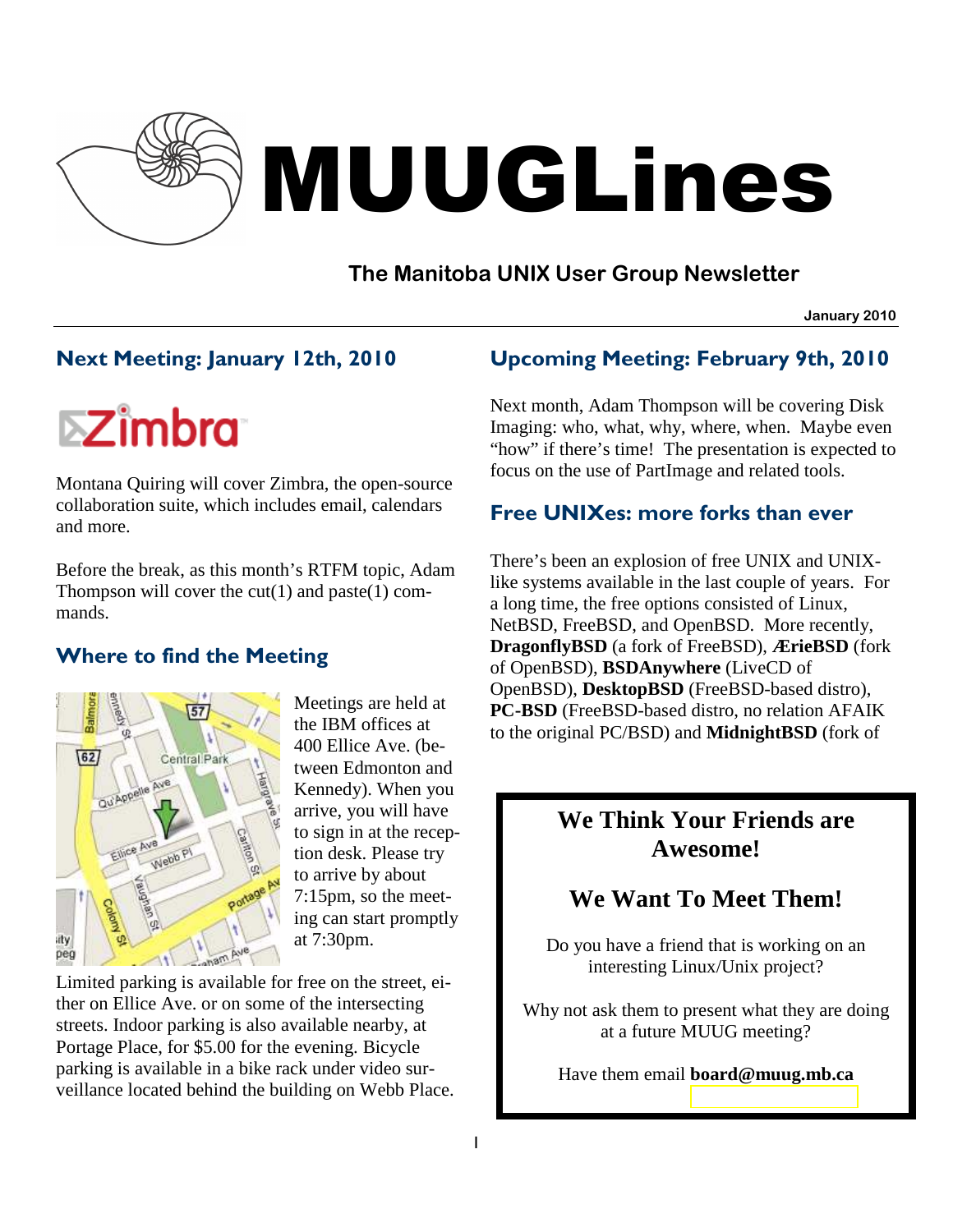FreeBSD) have appeared on the scene. Sun released/produced/rebadged **OpenSolaris** to try and gain traction with the open-source development community. And, of course, there's a new Linux distribution almost every day.

# New OpenBSD fork: ÆrieBSD

**ÆrieBSD** is a new fork of OpenBSD started by Michael Shalayeff (A.K.A. mickey@openbsd.org), based on OpenBSD 4.4. Based on the limited information on the website, the split appears to be based on two fundamental differences: a) no GPL-licensed code will be accepted, as they feel it's "a lot of trouble and counter-progressive"; and b) the absence of Theo de Raadt. Given that Theo deRaadt started OpenBSD itself as a fork of NetBSD at least in part due to personality conflicts between Theo and everyone else who isn't Theo, it's perhaps only surprising that it's taken this long for someone to fork OpenBSD for the same reason.

# Competition for GCC?

**PCC**, a BSD-licensed compiler that's been around since the 1970's has recently seen a lot of work to try and get it into shape as a reasonable alternative to GCC. The OpenBSD project is pushing hard towards being completely self-hosting with pcc, so that removing the GPL-licensed GCC suite can become a reality. BSDFund also appears to be supporting the effort, on behalf of all the \*BSD variants.

Complaints against GCC fall mainly into two categories: a) the GPL, which is fundamentally incompatible with BSD licensing, and b) performance – apparently many developers feel GCC has lost a lot of ground in this area. The dev team has just asked all OpenBSD testers to start testing the new compiler when rebuilding their systems. Support for i386 is essentially complete, other architectures are expected to follow fairly quickly.

# Linux Distros on the Move, Quickly!

Intel's Mobilin project has had their second official release… and Canonical says they're "integrating

Mobilin technologies" into Ubuntu Mobilin Edition. No idea what that means. At the same time, we learn that much of the development of Google's muchtouted Chrome OS has actually been done under contract by developers from Canonical (makers of Ubuntu). Apparently Canonical doesn't see any conflict of interest in helping build someone else's OS: they claim that there's no significant overlap between the Chrome OS and Ubuntu markets.

Intel's Mobilin project has focused on quick boot times; a Mobilin system running off an SSD apparently can cold-boot Linux in under 2 seconds. Full loading of udev, networking, system dæmons, GNOME (or KDE), etc. still takes at least 4 to 6 seconds.

Embedded Linux vendor Montavista recently demo'd an embedded Linux system that cold-boots all the way into the user interface in under 1 second. They're positioning this for safety-critical systems where any extra delay following an unexpected reboot could cost lives. The demo, in fact, was of a software-driven (presumably simulated) automobile dashboard. Meanwhile Dell and other laptop manufacturers continue to sell models with unobtrusive dual-boot options, allowing users to start playing a DVD, for example, in under 8 seconds.

#### Linux Netbook video problems

Owners of Intel Atom-based netbooks are discovering that the Intel GMA500 video chip isn't really supported under Linux. The video chip wasn't even made or designed by Intel – just rebranded. So despite Intel's open-source-friendly stance, they are unable to support open-source drivers for the chip.

Especially notable is that many of the Netbooks that shipped with Linux (e.g. Dell Mini9 with Ubuntu preloaded) have this chip… apparently they shipped with a binary video driver. It seems most people don't find this out until they try to upgrade to the next release of Ubuntu (in Dell's case) or install the latest version of whatever they wanted to run on their netbook. No solution is in sight at this time.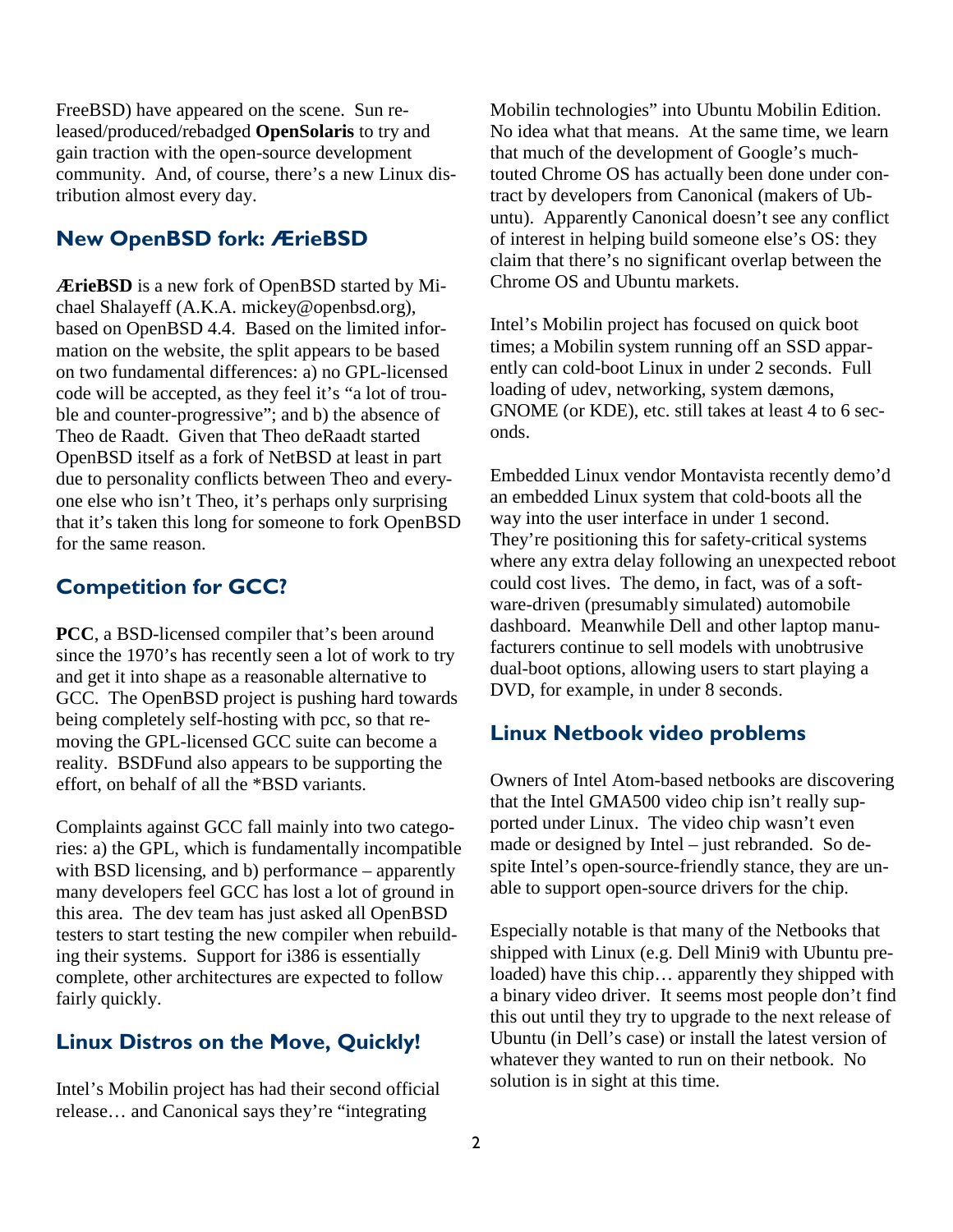## Pystar switches to Linux

Complying with a court order in the lawsuit brought against them by Apple, Pystar has halted all sales of PCs preloaded with MacOS X. Since that's the only kind of systems they sold, they're temporarily dead in the water. Pystar says they'll shortly resume sales of Intel-based systems with the customer's choice of Linux distribution loaded on it… and of course the hardware will be specifically selected to be compatible with MacOS  $X$  – but it sure won't be preinstalled. Pystar is also voluntarily temporarily halting sales of their Rebel EFI boot loader, pending legal clarification of its status.

#### HP-UX 11i v3 Update 5 released

HP released Update 5 for their flagship UNIX operating system. Notable improvements include a 100% improvement in I/O performance – from between 30- 50% of theoretical disk performance to between 80- 99% of theoretical. Also included is new hardware support, notably for LTO5 tape drives, DVD writing, and USB 2.0 high-speed peripherals. Other areas of improvement center on administration, security and auditing to more easily enable PCI and SOX compliance.

#### IBM to release POWER7 in 2010

IBM's next chip, the POWER7 is still on schedule to ship in systems sometime in 2010. The initial version of the chip will run at 4.04GHz, 8-core, 4-way-SMT ("hyperthreading") per core, and a 32MB L3 cache. Still no comment from either IBM or AMD about rumoured plans to make the POWER7 and Opteron line of chips socket-compatible. (At one time, it appeared that IBM thought this would be a good way to get cheap entry-level workstations and servers, expanding the POWER7's market down-range.)

#### Monty calls for HelpMYSQL!

Michael Widenius ("Monty"), the founder and original developer of MySQL is calling on all MySQL users and concerned parties to sign a petition regarding the future of MySQL as Oracle prepare to

gobble it up. There is some concern that Oracle is merely buying Sun to get MySQL so they can starve it to death; the underlying theory being that MySQL's very existence has been amazingly harmful to Oracle's database sales – to the tune of over US\$1B in lost revenue.

While some of the logic may require a bit more mental flexibility than usual, Monty does have some interesting things to say. Put on your tin-foil hats and head over to **<http://www.helpmysql.com/>** to see for yourselves.

# Open Group pondering what to call next version of UNIX

Andrew Josey, Director of Standards at the Open Group, claims that they aren't even sure what to call the next version of the Single UNIX Specification: "We may not even do a brand number this time – we're debating how to package it up," Josey said. "If we do give it a number, we might call it 'Unix 10,' but we may not call it that at all."

(from

**[http://www.serverwatch.com/news/article.php/385](http://www.serverwatch.com/news/article.php/3855546/The-Future-of-Unix-Standards-Unix-10.htm) [5546/The-Future-of-Unix-Standards-Unix-10.htm](http://www.serverwatch.com/news/article.php/3855546/The-Future-of-Unix-Standards-Unix-10.htm)**)

#### United States Patent 7,640,233

IBM has managed to acquire, in the last days of 2009, a patent on a method of using databases to automatically expand abbreviations, titled "*Resolution of Abbreviated Text in an Electronic Communications System*". It's already being called the "LOL patent" by industry observers. Other than possibly parents of teenagers everywhere, the target market for commercialization looks pretty small. And do parents *really*  want to know what their teen is texting back and forth? The invention sports such features as displaying popup lists of alternate meanings for acronyms that aren't unique. I just found 82 definitions of "LOL": the top four are "Laugh out Loud", "League of Legends", "Lots of Love" and "Land o' Lakes". If you need software to tell you which of those someone meant in a conversation…\*sigh\*